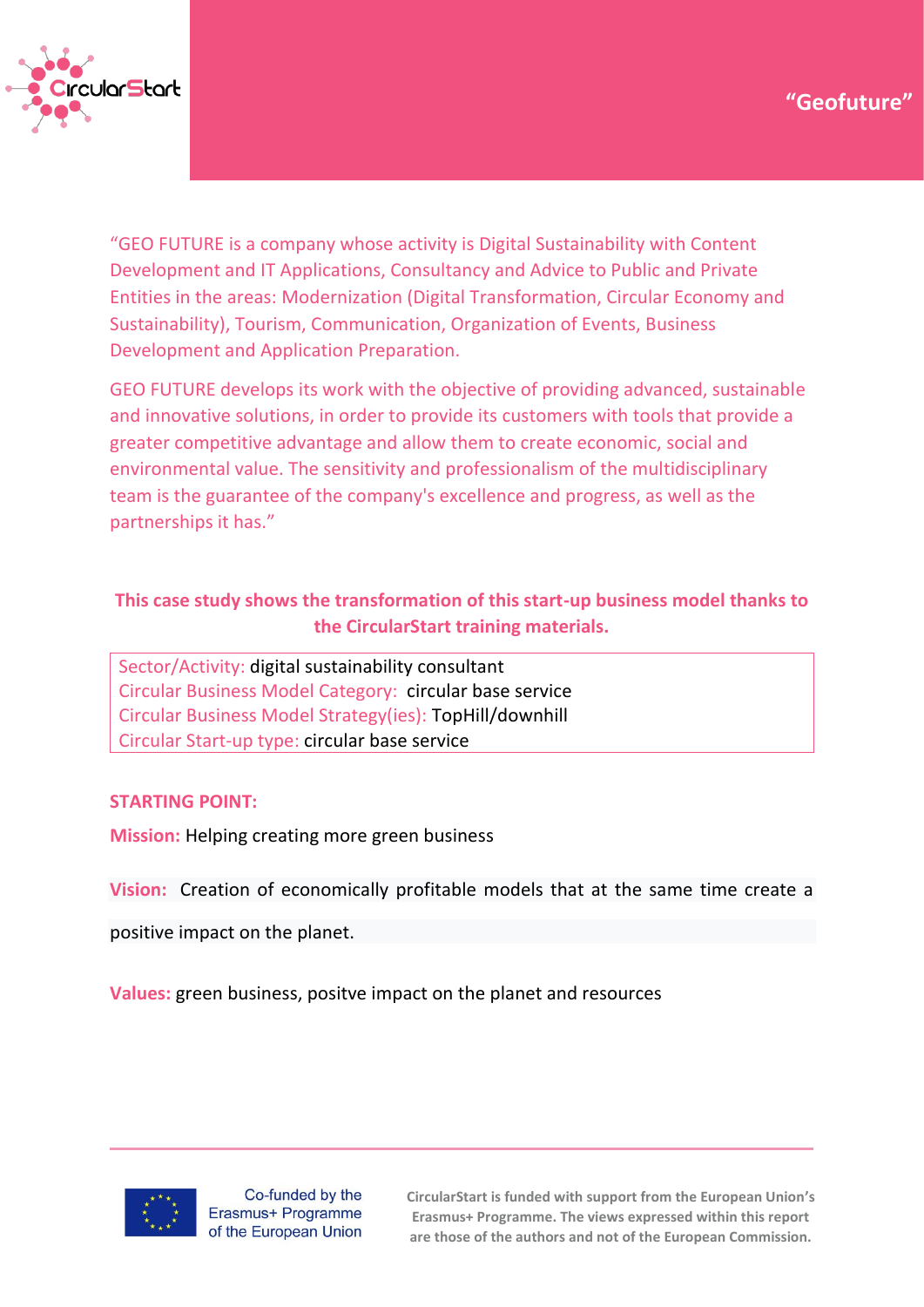

| <b>KEY PARTNERS</b>                                                                                                                                        | <b>ADRY</b><br><b>KEY ACTIVITIES</b>                                                                                                                                                                                                                                                                                                     | $\cdot$<br><b>VALUE</b><br>Ţ<br><b>PROPOSITION</b>                                                                                     | <b>CUSTOMER</b><br><b>RELATIONSHIPS</b>                                                                                                                                                                                                                                          | 圝<br><b>CUSTOMER</b><br><b>SEGMENTS</b>                               |
|------------------------------------------------------------------------------------------------------------------------------------------------------------|------------------------------------------------------------------------------------------------------------------------------------------------------------------------------------------------------------------------------------------------------------------------------------------------------------------------------------------|----------------------------------------------------------------------------------------------------------------------------------------|----------------------------------------------------------------------------------------------------------------------------------------------------------------------------------------------------------------------------------------------------------------------------------|-----------------------------------------------------------------------|
| Image and multimedia consultants<br><b>Financial Institution</b><br>Type A customer<br>Opinion Leaders: leaders and social<br>media<br>Specialist/analysts | Purchasing management / control of<br>receipt of raw materials<br>Commercial management<br>Billing management - B2B<br>Promotion and communication<br>Management of technological processes<br>₩<br><b>KEY RESOURCES</b><br>resources/promoters<br>Human<br>(knowledge)<br>Technological equipment<br>Capital<br>Brand (after notoriety) | Proximity and empathy<br>Respect for culture<br>Passion and regular<br>Reinvention<br>Creativity and innovation<br>product consistency | B <sub>2</sub> B<br>Personal relationship with visit and<br>meeting plan<br>Participation in workshops/events<br>flavour tasting<br>B <sub>2C</sub><br>office<br>Content in specialty magazines<br><b>CHANNELS</b><br>Traditional channel -<br>Social media and web site<br>Blog | Startups,<br>Companies<br>Final Consumer<br>wine cellars<br>Exporting |
| <b>COSTS</b><br>GGF: Rent, Sub-contract, security, leasing, others,                                                                                        | Structure activity costs: space adaptation works; Licenses, certifications, communication, MP, training.                                                                                                                                                                                                                                 | Equity<br>Customer building                                                                                                            | <b>REVENUES</b><br>Initial investment through the CPE project, Expected financial premium from CIG,                                                                                                                                                                              |                                                                       |
|                                                                                                                                                            |                                                                                                                                                                                                                                                                                                                                          |                                                                                                                                        | Reinvestment of generated capital                                                                                                                                                                                                                                                |                                                                       |

#### **Initial circularity profile – Results from the application of the Assessment Tool**





Co-funded by the Erasmus+ Programme of the European Union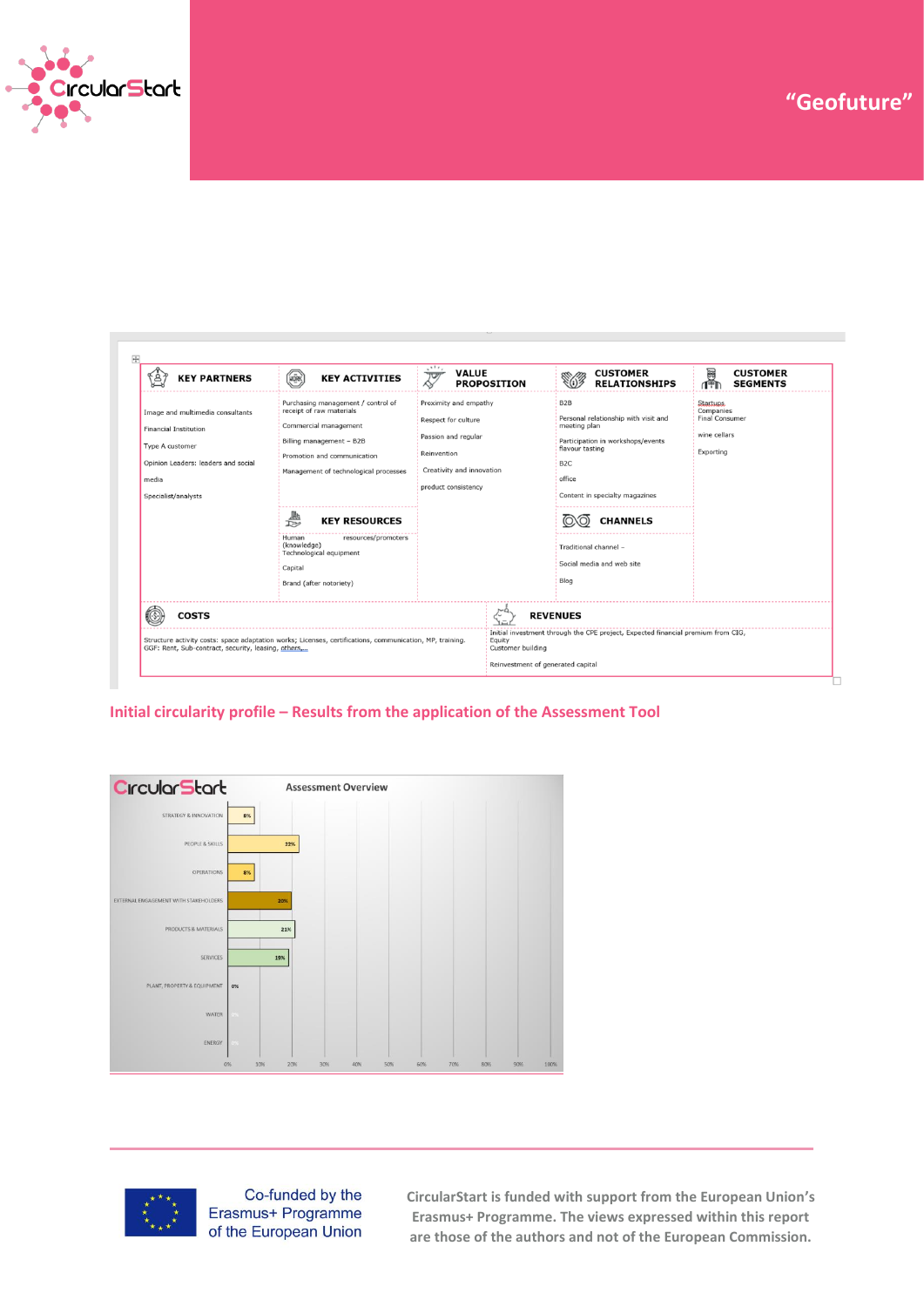



### **FOLLOWED LEARNING PATH:**

| <b>Units</b>  | <b>IDEATION</b> | <b>INTEGRATION</b> | <b>VALIDATION</b> | <b>IMPLEMENTATION</b> |
|---------------|-----------------|--------------------|-------------------|-----------------------|
| Unit 1        | X               |                    | X                 | X                     |
| Unit 2        | X               | X                  | Χ                 | x                     |
| Unit 3        | X               |                    | X                 | X                     |
| Unit 4        | X               | X                  |                   | X                     |
| <b>Unit 5</b> | X               | X                  | X                 | X                     |
| Unit 6        | X               |                    | X                 |                       |
| Unit 7        | X               | X                  | X                 | X                     |
| Unit 8        | X               |                    |                   |                       |
| Unit 9        | X               | Χ                  |                   | Χ                     |

### **FINAL CIRCULAR BUSINESS MODEL:**

**Mission:** Helping creating more circular business

**Vision**: Creation of economically profitable models that at the same time create a

circular business

| <b>KEY PARTNERS</b><br>8                                                                                                                                   | <b>ADR</b><br><b>KEY ACTIVITIES</b>                                                                                                                                                                                                                                                                                                      | 188.6<br><b>VALUE</b><br><u>ta</u>                                                                                                     | <b>PROPOSITION</b>                                               | <b>CUSTOMER</b><br><b>RELATIONSHIPS</b>                                                                                                                                                                                 | Ā<br><b>CUSTOMER</b><br><b>SEGMENTS</b>                                            |
|------------------------------------------------------------------------------------------------------------------------------------------------------------|------------------------------------------------------------------------------------------------------------------------------------------------------------------------------------------------------------------------------------------------------------------------------------------------------------------------------------------|----------------------------------------------------------------------------------------------------------------------------------------|------------------------------------------------------------------|-------------------------------------------------------------------------------------------------------------------------------------------------------------------------------------------------------------------------|------------------------------------------------------------------------------------|
| Image and multimedia consultants<br><b>Financial Institution</b><br>Type A customer<br>Opinion Leaders: leaders and social<br>media<br>Specialist/analysts | Purchasing management / control of<br>receipt of raw materials<br>Commercial management<br>Billing management - B2B<br>Promotion and communication<br>Management of technological processes<br>₩<br><b>KEY RESOURCES</b><br>resources/promoters<br>Human<br>(knowledge)<br>Technological equipment<br>Capital<br>Brand (after notoriety) | Proximity and empathy<br>Respect for culture<br>Passion and regular<br>Reinvention<br>Creativity and innovation<br>product consistency | <b>B2B</b><br>B <sub>2</sub> C<br>office<br>Blog                 | Personal relationship with visit and<br>meeting plan<br>Participation in workshops/events<br>flavour tasting<br>Content in specialty magazines<br><b>CHANNELS</b><br>Traditional channel -<br>Social media and web site | <b>Startups</b><br>Companies<br><b>Final Consumer</b><br>wine cellars<br>Exporting |
| <b>COSTS</b>                                                                                                                                               |                                                                                                                                                                                                                                                                                                                                          |                                                                                                                                        | <b>REVENUES</b>                                                  |                                                                                                                                                                                                                         |                                                                                    |
| GGF: Rent, Sub-contract, security, leasing, others,                                                                                                        | Structure activity costs: space adaptation works; Licenses, certifications, communication, MP, training,                                                                                                                                                                                                                                 |                                                                                                                                        | Equity<br>Customer building<br>Reinvestment of generated capital | Initial investment through the CPE project, Expected financial premium from CIG,                                                                                                                                        |                                                                                    |



Co-funded by the Erasmus+ Programme of the European Union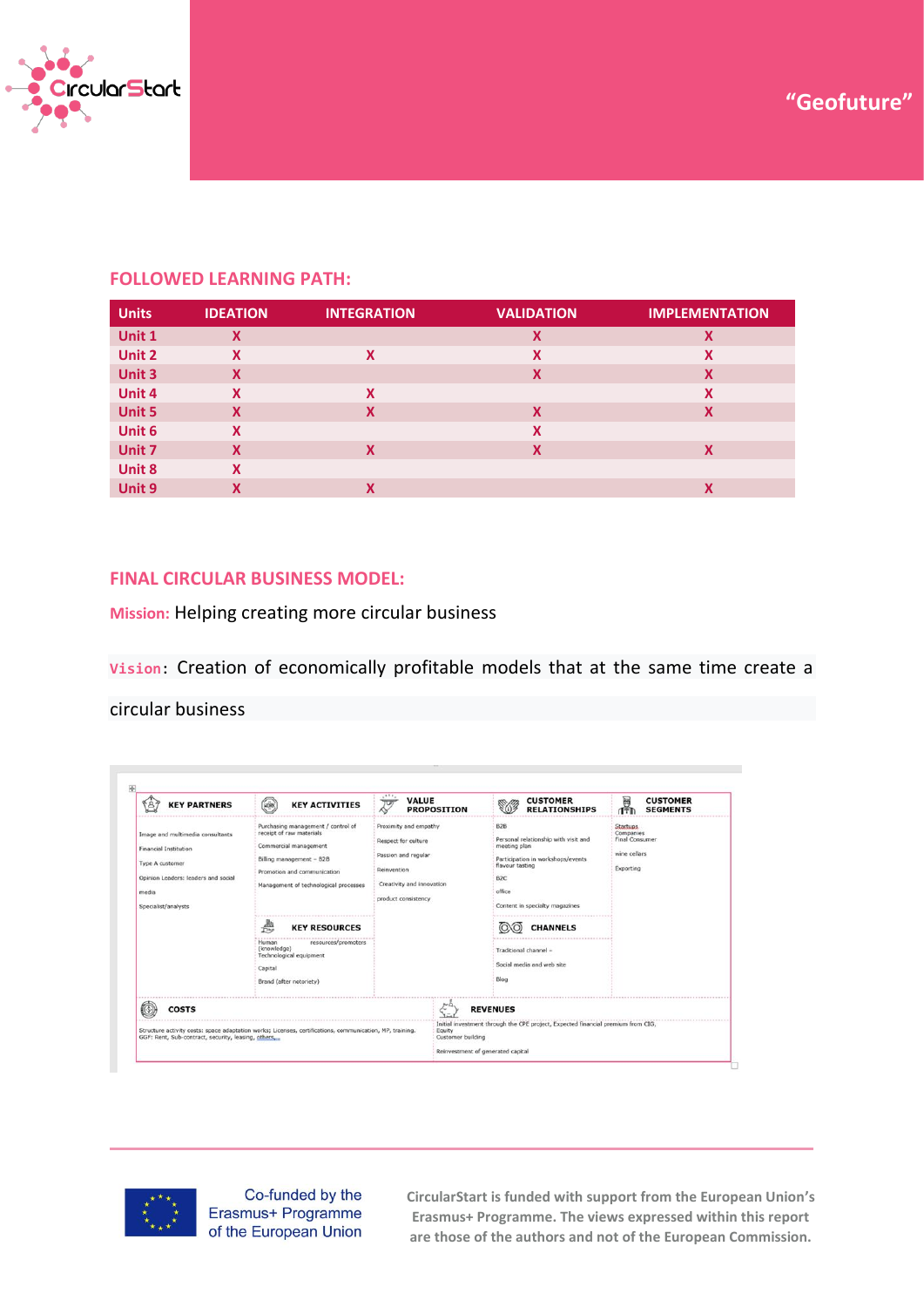**Case Study – "Title" "Geofuture"**



## **WHICH ELEMENTS/CHARACTERISTICS OF THE BUSINESS IDEA/MODEL WHERE IMPROVED THANKS TO THE CIRCULAR-START MATERIALS?**



- + **Vision**: a more circular orientation
- **Strategic Orientation:** helping the customers creating services and products with a bigger extend life

#### **Resulting circularity profile – Results from the application of the Assessment Tool**





Co-funded by the Erasmus+ Programme of the European Union